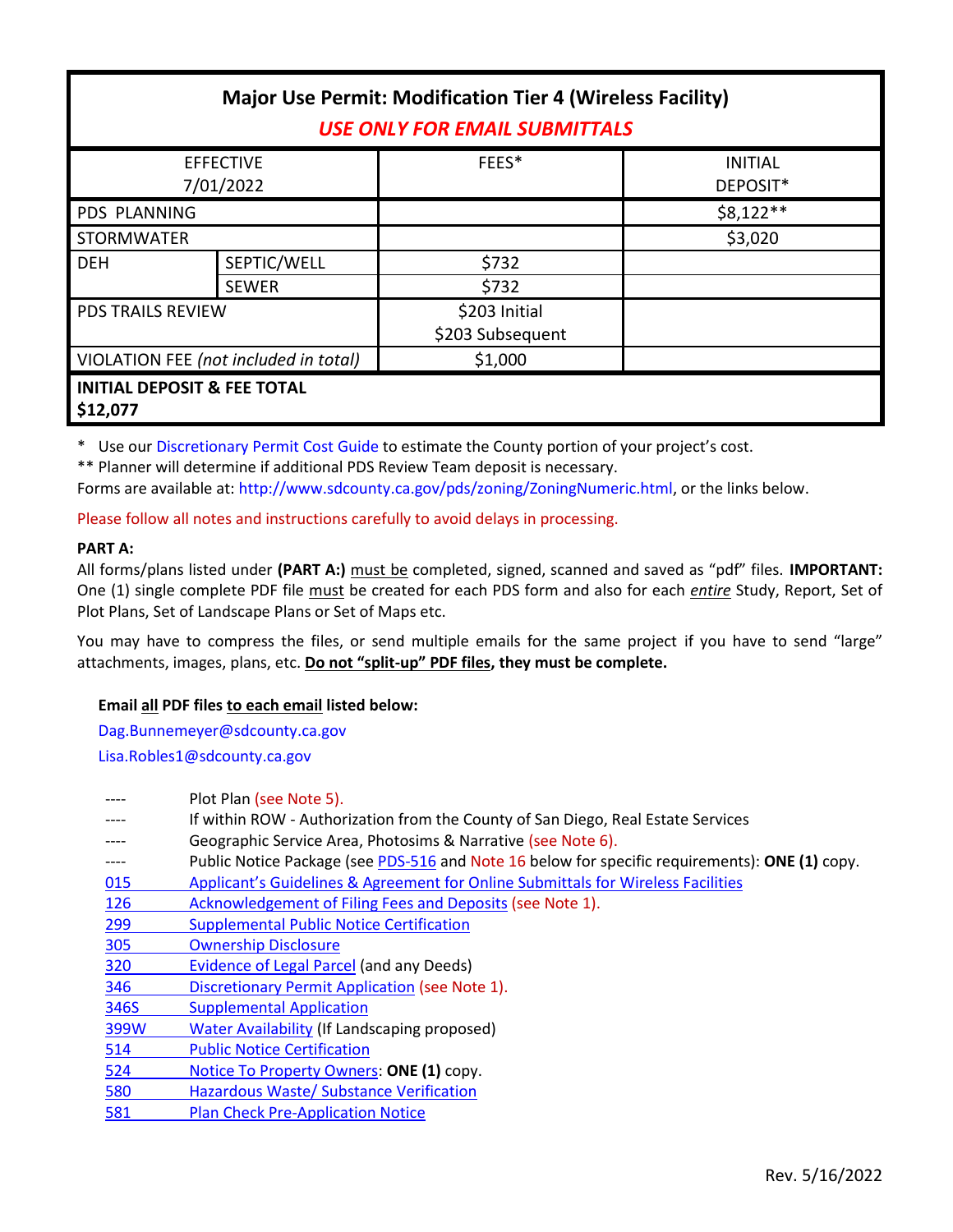## **Storm Water Management Documents:**

- Step 1: [Storm Water Intake Form for All](http://www.sandiegocounty.gov/content/dam/sdc/pds/zoning/formfields/SWQMP-Intake-Form.pdf) Permit Applications (see Notes 2, 3, 4).
- **Step 2: As determined by the Intake Form above, complete the required SWQMP below.** [Standard Project SWQMP](http://www.sandiegocounty.gov/content/dam/sdc/pds/zoning/formfields/SWQMP-Standard.pdf) (see Notes 2, 3, 4). **Or** [Priority Development \(PDP\) SWQMP](https://www.sandiegocounty.gov/content/sdc/dpw/watersheds/DevelopmentandConstruction/BMP_Design_Manual.html) (see Notes 2, 3, 4).

## **PART B:**

**All items listed below are for your information only. Please do not submit these forms.**

- 090 [Minimum Plot Plan Information](http://www.sdcounty.ca.gov/pds/docs/pds090.pdf)
- 209 [Defense and Indemnification Agreement FAQs](http://www.sdcounty.ca.gov/pds/zoning/formfields/PDS-PLN-209.pdf)
- [247 Fish and Wildlife](http://www.sdcounty.ca.gov/pds/zoning/formfields/PDS-PLN-247.pdf) Fees
- [298 Supplemental Public Notice Procedure](http://www.sdcounty.ca.gov/pds/zoning/formfields/PDS-PLN-298.pdf)
- 313 Major Use Per[mit Applicant's G](http://www.sdcounty.ca.gov/pds/zoning/formfields/PDS-PLN-313.pdf)uide
- [374 Resource Protection Study](http://www.sdcounty.ca.gov/pds/zoning/formfields/PDS-PLN-374.pdf)
- [515 Public Notice Procedure](http://www.sdcounty.ca.gov/pds/zoning/formfields/PDS-PLN-515.pdf)
- 516 [Public Notice Applicant's Guide](http://www.sdcounty.ca.gov/pds/zoning/formfields/PDS-PLN-516.pdf)
- 906 Signature Requirements
	- [Policy FP-2: Fire Code Compliance for Cellular Facilities](http://www.sdcounty.ca.gov/pds/zoning/formfields/POLICY-FP-2-2015.pdf)
		- [Policy G-3: Determination of Legal Parcel](http://www.sandiegocounty.gov/content/dam/sdc/pds/zoning/formfields/POLICY-G-3.pdf)

#### **NOTES:**

#### 1. **IMPORTANT:**

- A Registered Property Owner **MUST SUBMIT** a **Signed Letter of Authorization** for an Agent if; An Authorized Agent signs the PDS-346 form and is not the registered owner of the parcel.
- Or, the parcel is owned by two or more registered owners.
- Or, not all of the registered owners are signing the PDS-346 form.
- Or, the Authorized Agent is not the Financially Responsible Party.
- Or, the parcel is owned by a Corporation.

## **ADDITIONALLY:**

Financially Responsible Party **MUST SIGN** form PDS-126. Financially Responsible Party **INFORMATION MUST MATCH EXACTLY** on form PDS-126 Authorized Agent **may sign** form PDS-346 **ONLY IF ATTACHED** to a **Signed Letter of Authorization.**

- 2. Files CANNOT have any security restrictions or passwords. Please name each PDF file based on the "Title or PDS Form Number" of document being submitted (examples: Plot Plan, PDS-015, PDS-215, PDS-346, Storm Water Intake Form, Standard SWQMP, or PDP SWQMP).
- 3. The Storm Water Intake Form determines whether a project requires a Standard SWQMP or Priority Development Project (PDP) SWQMP. These forms and documents must be submitted as PDF files on the USB Flash Drive and have all required signatures.
- 4. One (1) single complete PDF file must be created for each PDS Form and also for each entire Study, Report, Set of Plot Plans, Set of Landscape Plans or Set of Maps etc. Do not "split-up" files, they must be complete.
- 5. Plot plans, elevation drawings, etc. (must be at least 11" x 17"). Plot plan must be drawn in standard engineer scale.
- 6. In addition to the above requirements, all wireless telecommunication projects are required to submit additional information listed under the Wireless Facilities Section in the **PDS-313 Major Use Permit Applicant's Guide**. (For example: Geographic Service Area Maps, Alternative Site Analysis, Photo-simulation, etc.). Electronic submittal must contain all required documents and a written narrative addressing the requirements listed in Section 6984 of the Zoning Ordinance.
- 7. Staff, please note on the PDS-346 if project qualifies for Policy FP-2. If the project qualifies for Policy FP-2 (the building is less than 300 sq. ft. and the proposed facility is not going into or attached to an existing building,